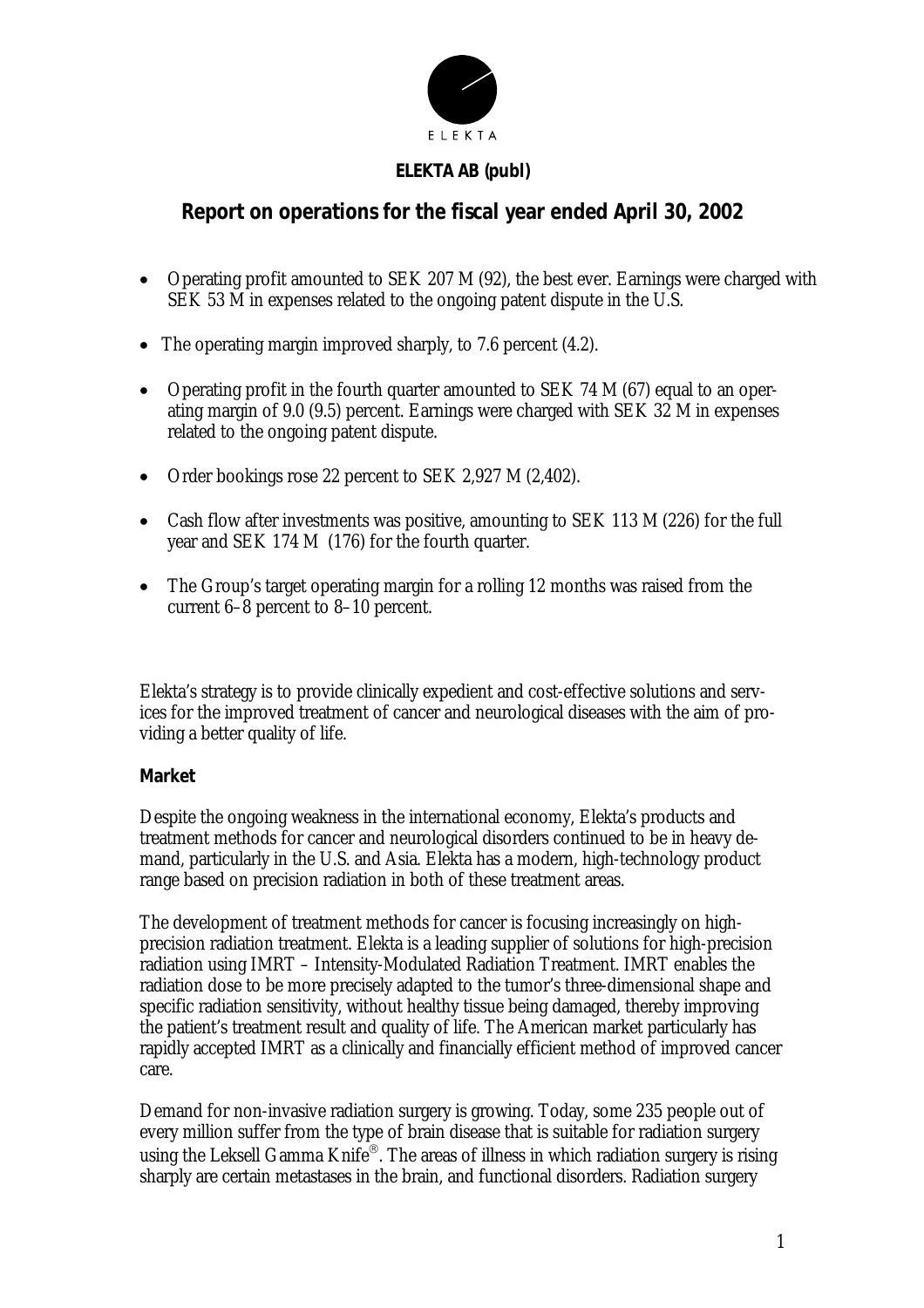

using the Leksell Gamma Knife is characterized by the high quality of care provided and its cost-effectiveness, as well as being very patient-friendly.

# **Order bookings and order backlog**

Order bookings, the highest ever, up 22 percent to SEK 2,927 M (2,402). Neurological products rose 23 percent to SEK 1,026 M (836) and oncology products by 21 percent to SEK 1,901 M (1,566). Order bookings during the fourth quarter amounted to SEK 851 M (836).



Group order backlog rose 10 percent and amounted to SEK 2,317 M at April 30, 2002, compared with SEK 2,112 M at April 30, 2001.

| Order bookings              | Quarter 4<br>2001/02 | Quarter 4<br>2000/01 | 12 months<br>2001/02 | 12 months Change<br>2000/01 |        |
|-----------------------------|----------------------|----------------------|----------------------|-----------------------------|--------|
|                             |                      |                      |                      |                             |        |
| Europe, Middle East, Africa | 271                  | 256                  | 1.107                | 1.103                       | 0%     |
| North and South America     | 419                  | 337                  | 1,247                | 748                         | 67%    |
| Japan                       | 72                   | 126                  | 217                  | 266                         | $-18%$ |
| Asia excl. Japan            | 89                   | 117                  | 356                  | 285                         | 25%    |
| Group                       | 851                  | 836                  | 2,927                | 2,402                       | 22%    |
| of which                    |                      |                      |                      |                             |        |
| Oncology                    | 516                  | 453                  | 1,901                | 1,566                       | 21%    |
| Neurosurgery                | 335                  | 383                  | 1,026                | 836                         | 23%    |

# *Strong position in Europe*

Order bookings in the region of Europe, including the Middle East and Africa, remained at approximately the same level as the preceding year, namely SEK 1,107 M (1,103). In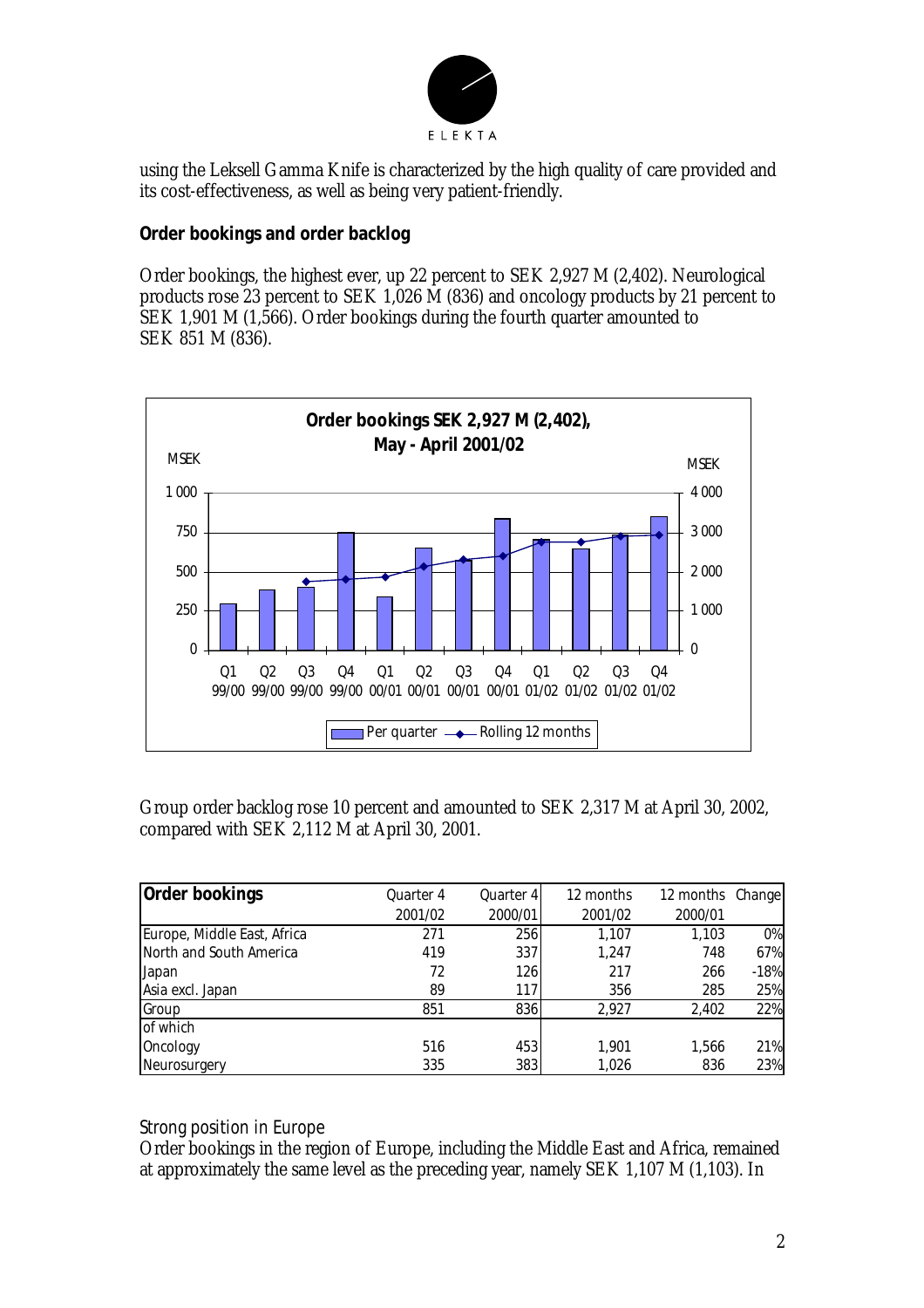

the preceding year, major orders for radiation treatment equipment were placed in the UK to upgrade cancer care, and most of these orders went to Elektra. The British market has now returned to more normal purchasing levels. Elekta is clearly the market-leader in several markets in Europe. Order bookings for neurosurgical products rose significantly in Europe, with orders for Leksell Gamma Knives being received from two new markets. Demand for and the after-market products developed favorably.

### *Successful year in North America*

Order bookings for both oncology and neurosurgery developed strongly. This applies both to new sales and to upgrades and service. Order bookings in North and South America rose 67 percent, amounting to SEK 1,247 M (748). Elekta's market share in oncology was considerably strengthened. Operations also demonstrated improved efficiency and productivity.

### *Continued weak Japanese economy*

Order bookings in Japan declined due to the economic situation, and amounted to SEK 217 M (266). The market introduction of Elekta's oncology products develops favorably. The large installed base in neurosurgery represents a considerable business opportunity for profitable growth through increased after-market sales.

### *Extremely strong growth in Asia*

Order bookings in Asia rose 25 percent to SEK 356 M (285). China represents great potential, and Elekta strengthened its market shares substantially. Elekta's strategic investment in production and purchasing of components in China is developing favorably and is expected to reach break-even during the 2002/03 fiscal year. Elekta's presence in China in the form of a majority-owned subsidiary also creates strong potential for longterm market penetration and profitable growth.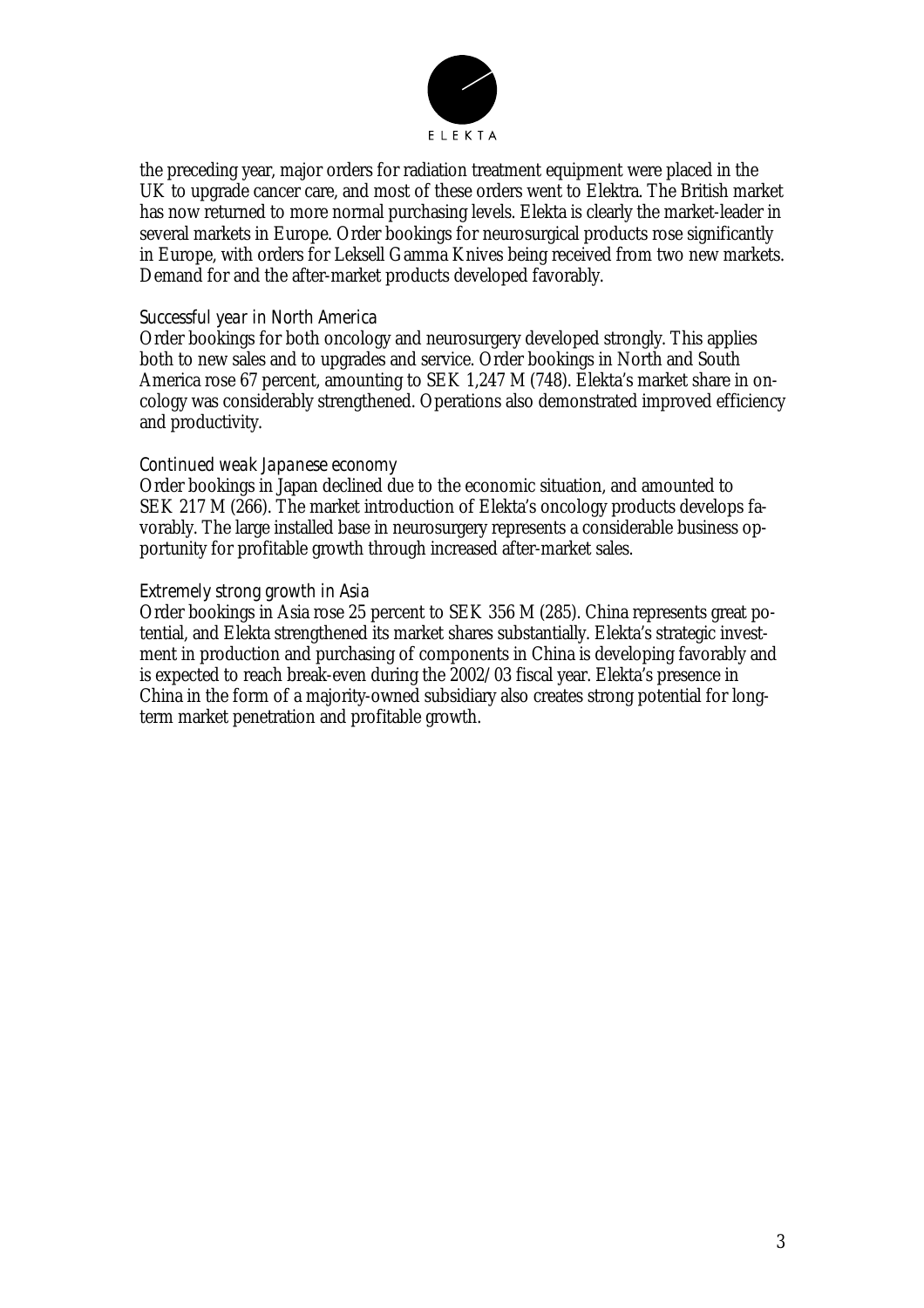

### **Net sales**

Group net sales rose 27 percent to SEK 2,738 M (2,160), well in excess of the Group's sales growth target of 10–15%. Exchange-rate movements had a positive 7-percent effect on net sales. Net sales increased 7 percent to SEK 890 M (833) for neurosurgical products and 39 percent to SEK 1,848 M (1,327) for oncology products. Net sales of aftermarket products and services increased 23 percent to SEK 778 M (632), and represented 28 (29) percent of consolidated net sales.



| Net sales                   | Quarter 4 | Quarter 4  | 12 months | 12 months Change |       |
|-----------------------------|-----------|------------|-----------|------------------|-------|
|                             | 2001/02   | 2000/01    | 2001/02   | 2000/01          |       |
| Europe, Middle East, Africa | 360       | 388        | 1.195     | 955              | 25%   |
| North and South America     | 306       | 1791       | 877       | 770              | 14%   |
| <b>Japan</b>                | 94        | 89         | 303       | 307              | $-1%$ |
| Asia excl. Japan            | 65        | 52         | 363       | 128              | 184%  |
| Group                       | 825       | 708        | 2.738     | 2,160            | 27%   |
| of which                    |           |            |           |                  |       |
| Oncology                    | 569       | 418        | 1,848     | 1.327            | 39%   |
| Neurosurgery                | 256       | <b>290</b> | 890       | 833              | 7%    |

#### **Result**

Operating profit improved by SEK 115 M to SEK 207 M (92). The improvement was primarily attributable to larger volumes and an advantageous product mix. The operating margin improved to 8 percent (4), which is in line with the Group's financial objective of an operating margin of 6-8 percent. Operating profit in the fourth quarter amounted to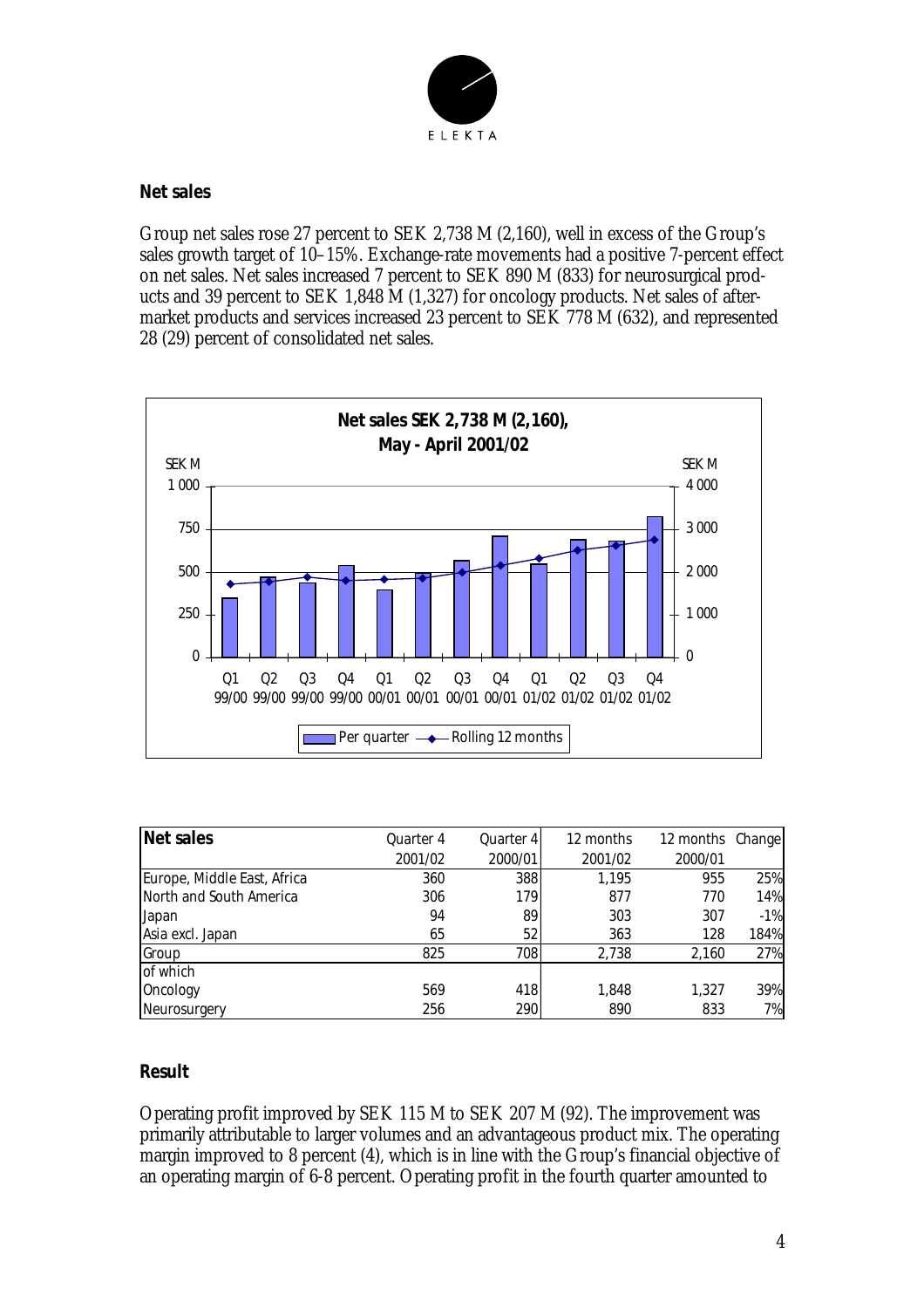

SEK 74 M (67), corresponding to an operating margin of 9 percent (9). Expenses related to the ongoing patent dispute in the U.S. were charged to operating result. These expenses amounted to SEK 53 M, of which SEK 32 M was charged to the fourth quarter.



Investments in research and development increased 13 percent and amounted to SEK 144 M (127). These investments, which are expensed as incurred, corresponded to 5 percent (6) of net sales.

Net financial income amounted to SEK 14 M (expense: 23). This included net interest expenses of SEK 2 M (expense: 35), of which convertible debenture loans accounted for expenses of SEK 5 M (expense: 25). Income from participations in associated companies amounted to SEK 12 M (loss: 1), and foreign exchange differences totaled SEK 4 M (13).

Profit after net financial items improved to SEK 221 M (69). Profit after taxes amounted to SEK 145 M (42).

Earnings per share amounted to SEK 4.66 (1.52) before dilution and SEK 4.56 (1.89) after dilution.

Return on equity amounted to 13 percent (5) and return on capital employed was 19 percent (10), which is well in line with the Group's objective of a return on capital employed exceeding 15 percent.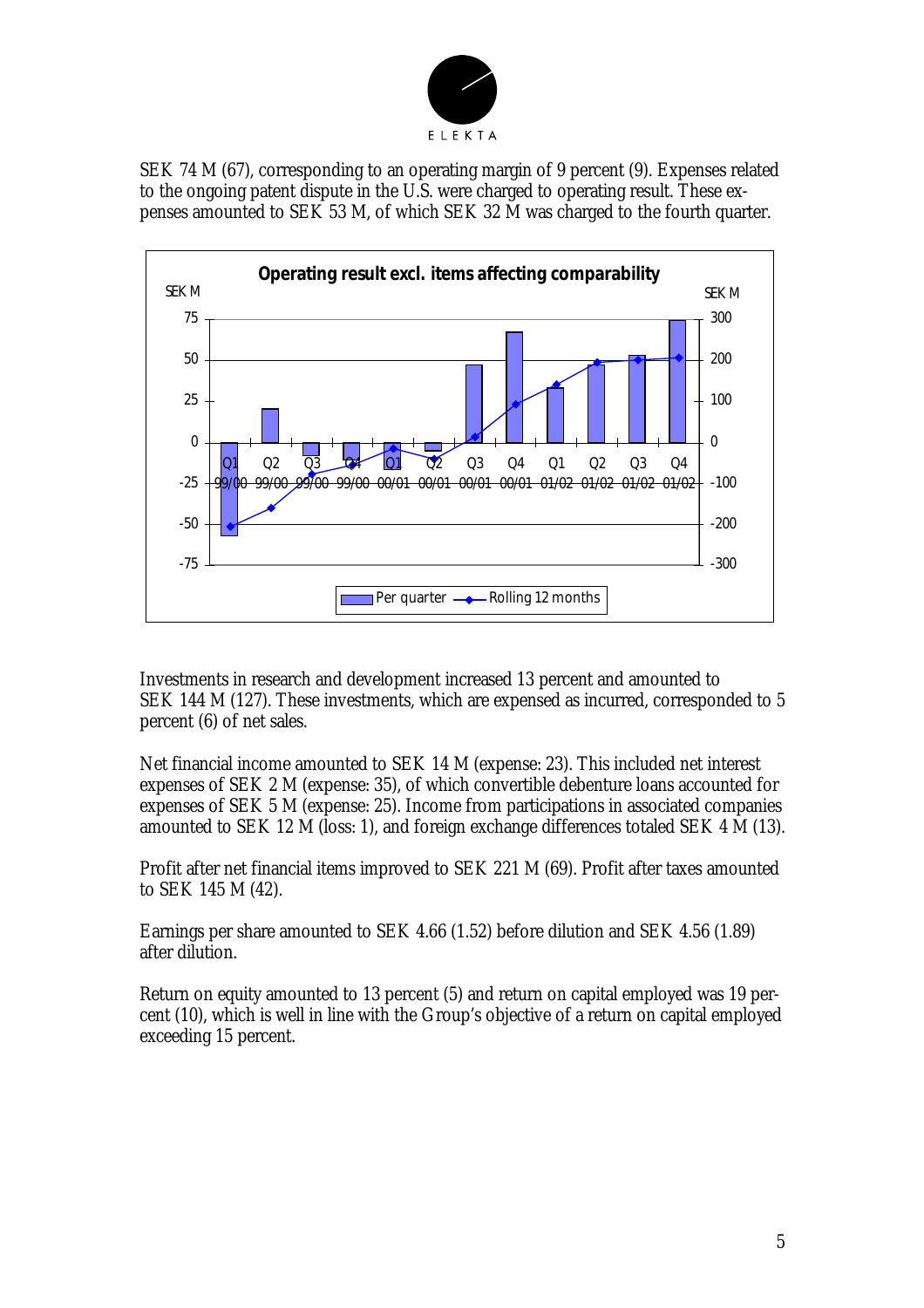



### **Investments and depreciation**

Investments in intangible and tangible fixed assets amounted to SEK 32 M (50). Amortization/depreciation of intangible and tangible fixed assets totaled SEK 62 M (74).

# **Liquidity and financial position**

Cash flow before investments amounted to SEK 137 M (pos. 268). Cash flow after investments and divestments amounted to SEK 112 M (226). The cash flow was favorable during the fourth quarter, amounting to SEK 174 M (176).

Liquid assets amounted to SEK 536 M on April 30, 2002, compared with SEK 434 M on April 30, 2001. Of the bank balances held, SEK 63 M was pledged, primarily in the form of guarantees for customer advances received.

Other interest-bearing liabilities amounted to SEK 35 M.

The equity/assets ratio was 50 percent. The Group's objective for financial stability is 40 percent.

Convertible debenture loans in a nominal amount of SEK 229 M were converted during the period. The outstanding SEK 4 M was repaid on December 31, 2001. Conversion resulted in 3,808,250 new Series B shares.

During Q3 and Q4, 102,800 new Series B shares were subscribed through executives and key personnel within the Group exercising allotted warrants within the framework of the established warrants program. The total number of shares on June 12, 2002, amounted to 31,785,967.

#### **Patent dispute**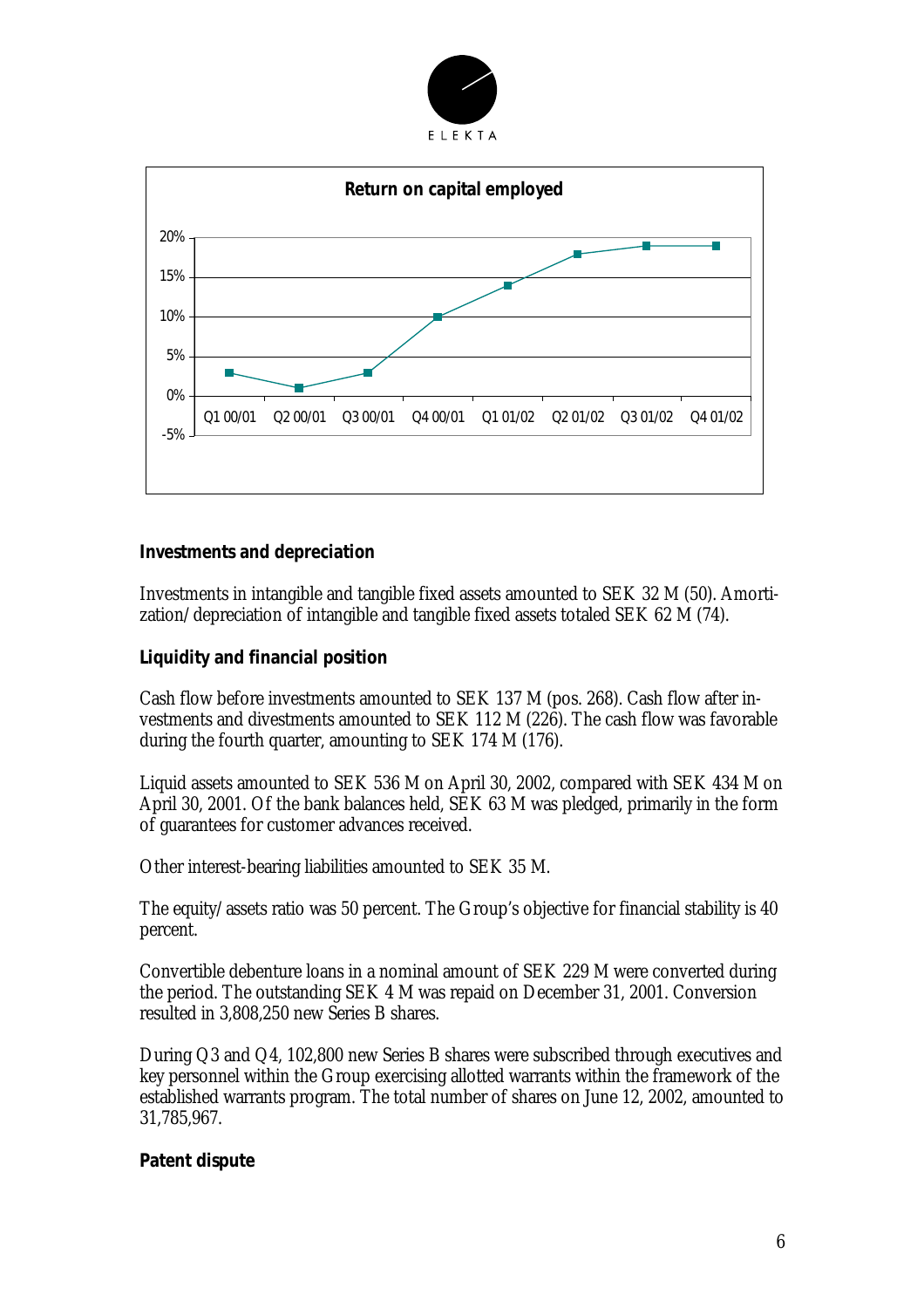

As previously announced, a jury in the United States District Court of California, a first instance court, has entered a verdict against certain companies within the Elekta Group in the amount of approximately USD 17 M. The jury verdict was based on a finding of patent infringement related to a particular software feature in some of Elekta's treatment planning systems. Elekta is still awaiting the judge's ruling in the case. In addition to the amount awarded by the jury, the judge may award compensation for attorneys' fees and interest. Under US law, the judge may also enhance the award up to a maximum of three times the jury verdict.

Elekta does not consider itself liable for any patent infringement and is of the opinion that the jury verdict is incorrect. Elekta intends to vigorously defend itself and protect shareholder value with all appropriate legal means and will appeal an unfavorable judgement to the United States Court of Appeal for the Federal Circuit, the appellate court with nationwide jurisdiction in patent cases. Elekta's opinion, supported by legal counsel in the case, is that an appeal has a strong basis.

During the appeals process, Elekta will be required to issue a surety bond, the size of which will be set by the District Court. Elekta has a facility that, among other things, covers patent infringement, which, in this particular case, can serve as collateral for the surety bond. The facility is limited to USD 20 M. If the Court of Appeals were to uphold the jury verdict, the facility acts as a vehicle for distributing and financing over an extended period of time, any damages awarded up to the limit of the facility.

This patent dispute does not prevent Elekta from delivering any of its products to the U.S. Elekta has no other ongoing disputes of any material importance.

# **Employees**

The average number of employees in the Group rose 14 percent in accordance with the plans for the fiscal year and amounted to 922 (807). The number of employees at the close of the period was 989, compared with 854 on April 30, 2001. The increase in the number of employees is mainly within research and development as well as reinforcement of the marketing and service organizations.

# **Parent Company**

Parent Company operations comprise Group management, joint Group functions and financial management. The Parent Company's profit after net financial items amounted to SEK 53 M (25). Dividends from subsidiaries are included in the amount of SEK 80 M (50). The average number of employees was 13 (13).

#### **Future prospects**

Due to the positive trend during the fiscal year, Elekta's target for the 2002-2004 period has been changed. The operating margin target has been raised from 6-8 percent on a rolling twelve-month basis to 8-10 percent, excluding costs for the ongoing patent dispute. The operating margin for individual quarters can deviate from this target. Other financial and growth targets remain unchanged for the 2002-2004 period.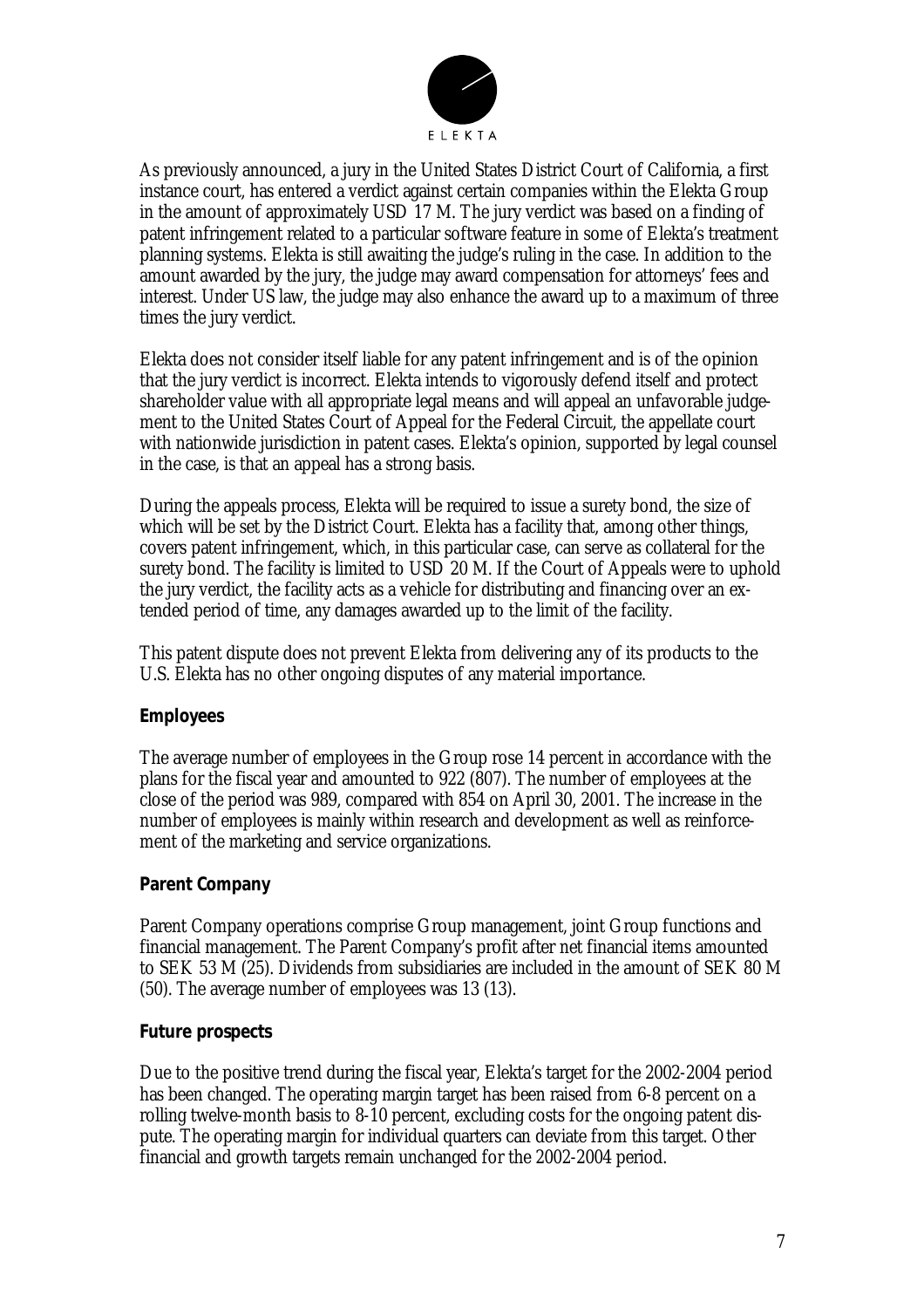

Operating profit in the first quarter of the 2002/03 fiscal year is expected to be on a par with that of the preceding year.

# **Proposed dividend**

The Board does not propose any dividend for the fiscal year 2001/02.

# **Annual General Meeting**

The Annual General Meeting of shareholders in Elekta AB (publ) will be held on Monday September 30, 2002 starting at 3.00 p.m. at Spårvagnshallarna, Birger Jarlsgatan 57, Stockholm.

# **Financial information**

The annual report 2001/02 is accessible at Elekta, Birger Jarlsgatan 53, Stockholm two weeks before the annual general meeting. A 3-month interim report will be issued on September 30, 2002.

Stockholm June 18, 2002

ELEKTA AB (publ)

Laurent Leksell President

For additional information, please contact: Lars Jonsteg, Vice President, Communications, Elekta AB (publ), tel. +46 8-587 254 82

Further information on Elekta is available at: www.elekta.com.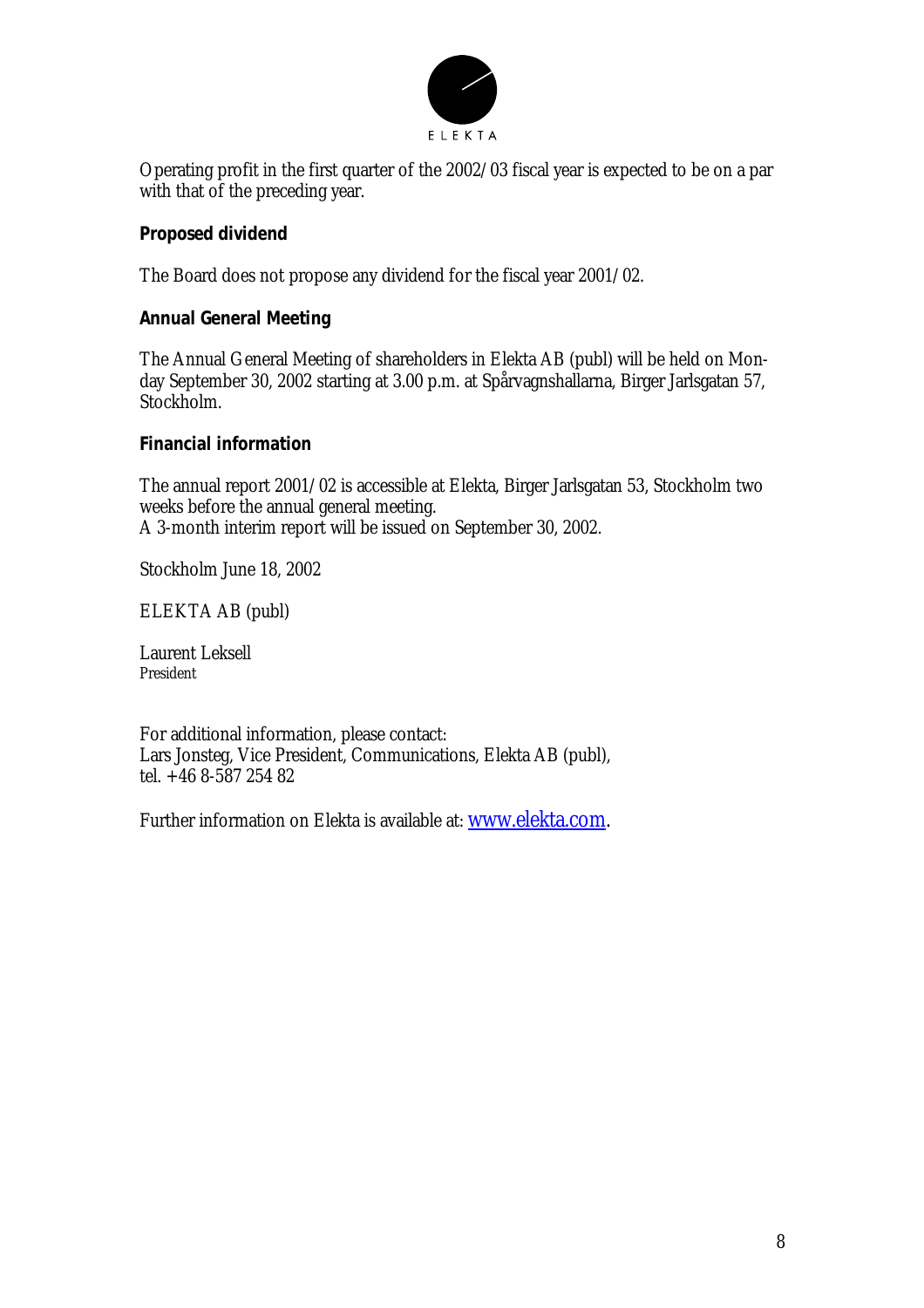

#### **change in accounting principles**

The Swedish Financial Accounting Standards Council's new recommendation regarding income tax resulted in a change of accounting principles for Elekta. The income statements and balance sheets for preceding year were adjusted in accordance with the new principles. Loss carry-forwards and other temporary differences, totaling SEK 209 M at April 30, 2001, were reported as a deferred tax receivable, resulting in a corresponding increase in shareholders' equity.

With this exception the same accounting principles have been applied as in Elekta's latest annual report. This interim report has been prepared in accordance with the Swedish Financial Ac-counting Standards Council's recommendation RR 20, Interim reports.

| <b>SEK M</b>                                                                                     | 3 months<br>Feb - Apr<br>2001/02 | 3 months<br>Feb - Apr<br>2000/01 | 12 months<br>May - Apr<br>2001/02 | 12 months<br>May - Apr<br>2000/01 |
|--------------------------------------------------------------------------------------------------|----------------------------------|----------------------------------|-----------------------------------|-----------------------------------|
| Net sales<br>Cost of products sold                                                               | 825<br>$-514$                    | 708<br>$-446$                    | 2,738<br>$-1,698$                 | 2,160<br>$-1,402$                 |
| Gross income                                                                                     | 311                              | 262                              | 1,040                             | 758                               |
| Selling expenses<br>Administrative expenses<br>R&D expenses<br>Exchange differences in operation | $-98$<br>$-99$<br>$-49$<br>9     | $-87$<br>$-64$<br>$-44$<br>0     | $-367$<br>$-315$<br>$-144$<br>-7  | $-320$<br>$-238$<br>$-127$<br>19  |
| <b>Operating result</b>                                                                          | 74                               | 67                               | 207                               | 92                                |
| Financial net                                                                                    | 2                                | $-5$                             | 14                                | $-23$                             |
| Income after financial items<br><b>Taxes</b><br>Minority                                         | 76<br>$-27$<br>2                 | 62<br>$-26$<br>1                 | 221<br>$-78$<br>2                 | 69<br>$-29$<br>$\overline{2}$     |
| Net income                                                                                       | 51                               | 37                               | 145                               | 42                                |
| Earnings per share before dilution<br>Earnings per share after dilution                          | 1.62<br>1.57                     | 1.34<br>1.32                     | 4.66<br>4.56                      | 1.52<br>1.89                      |
| <b>CASH FLOW</b>                                                                                 |                                  |                                  |                                   |                                   |
| Operating cash flow<br>Change in working capital                                                 | 81<br>107                        | 83<br>112                        | 265<br>$-128$                     | 140<br>128                        |
| <b>Cash flow before investments</b>                                                              | 188                              | 195                              | 137                               | 268                               |
| Investments and disposals                                                                        | $-14$                            | $-19$                            | $-24$                             | $-42$                             |
| <b>Cash flow after investments</b><br>and disposals                                              | 174                              | 176                              | 113                               | 226                               |

#### **INCOME STATEMENT**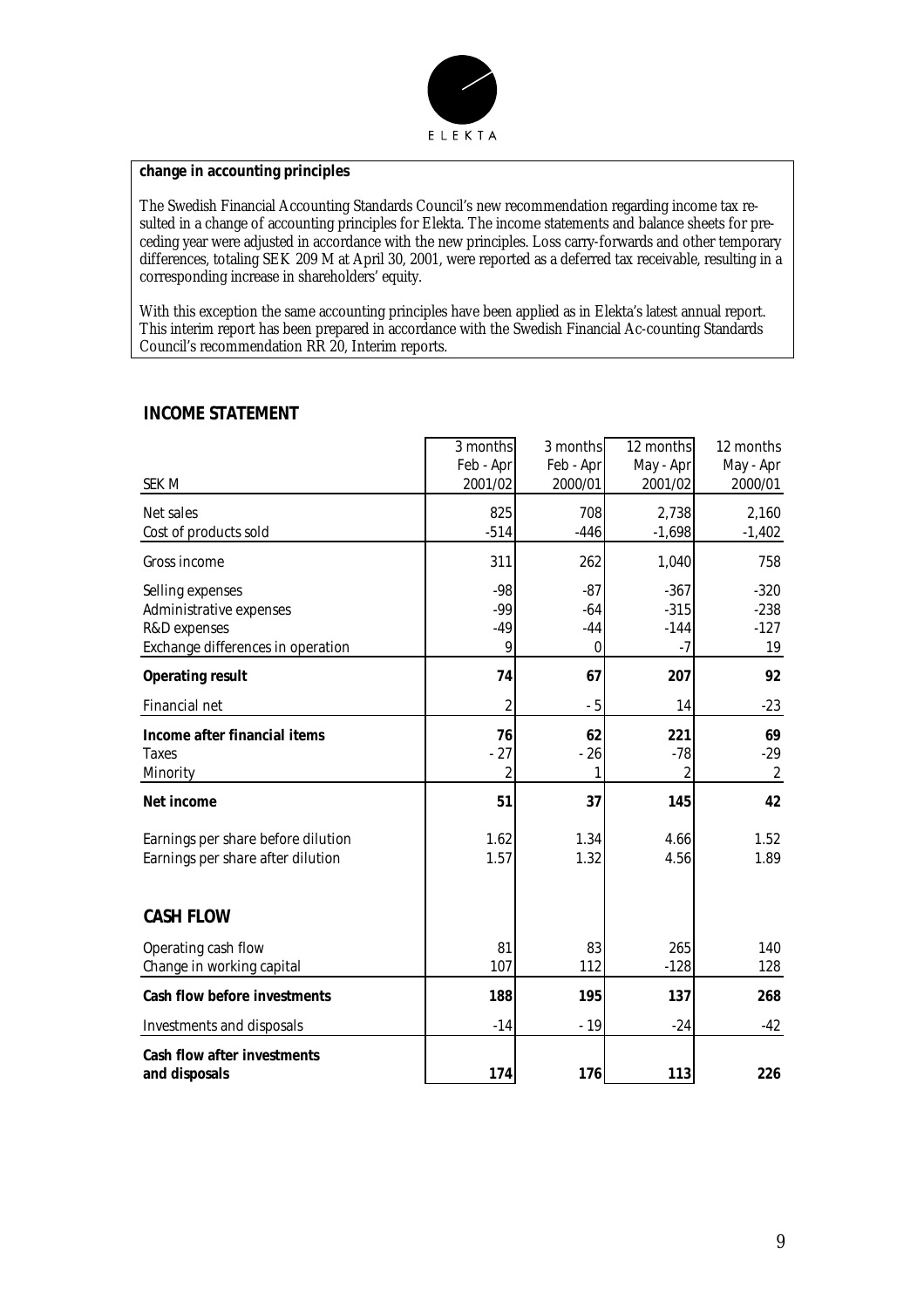

### **BALANCE SHEET**

|                                        | 30 April | 30 April |
|----------------------------------------|----------|----------|
| SEK M                                  | 2002     | 2001     |
| Intangible fixed assets                | 388      | 415      |
| Tangible fixed assets                  | 87       | 94       |
| <b>Financial fixed assets</b>          | 22       | 18       |
| Inventories                            | 269      | 224      |
| Other current assets                   | 1,234    | 1,086    |
| Liquid assets                          | 536      | 434      |
| <b>Total assets</b>                    | 2,536    | 2,271    |
| Shareholders' equity                   | 1,272    | 887      |
| Minority                               | 6        | 8        |
| <b>Provisions</b>                      | 90       | 76       |
| Convertible debenture loan             |          | 226      |
| Other interest-bearing liabilities     | 35       | 47       |
| Interest-free liabilities              | 1,133    | 1,027    |
| Total shareholders' equity, provisions |          |          |
| and liabilities                        | 2,536    | 2,271    |

### **CHANGES IN SHAREHOLDERS' EQUITY**

| SEK M                                  | April, 30<br>2002 | April, 30<br>2001 |
|----------------------------------------|-------------------|-------------------|
| Opening balance                        | 678               | 576               |
| Changed accounting principles          | 209               | 213               |
| <b>Conversion of debentures</b>        | 229               |                   |
| Option premiums and warrants exercised |                   | $\mathcal{L}$     |
| <b>Translation differences</b>         |                   | 54                |
| Net income                             | 145               | 42                |
| Closing balance                        | 1,272             | 887               |